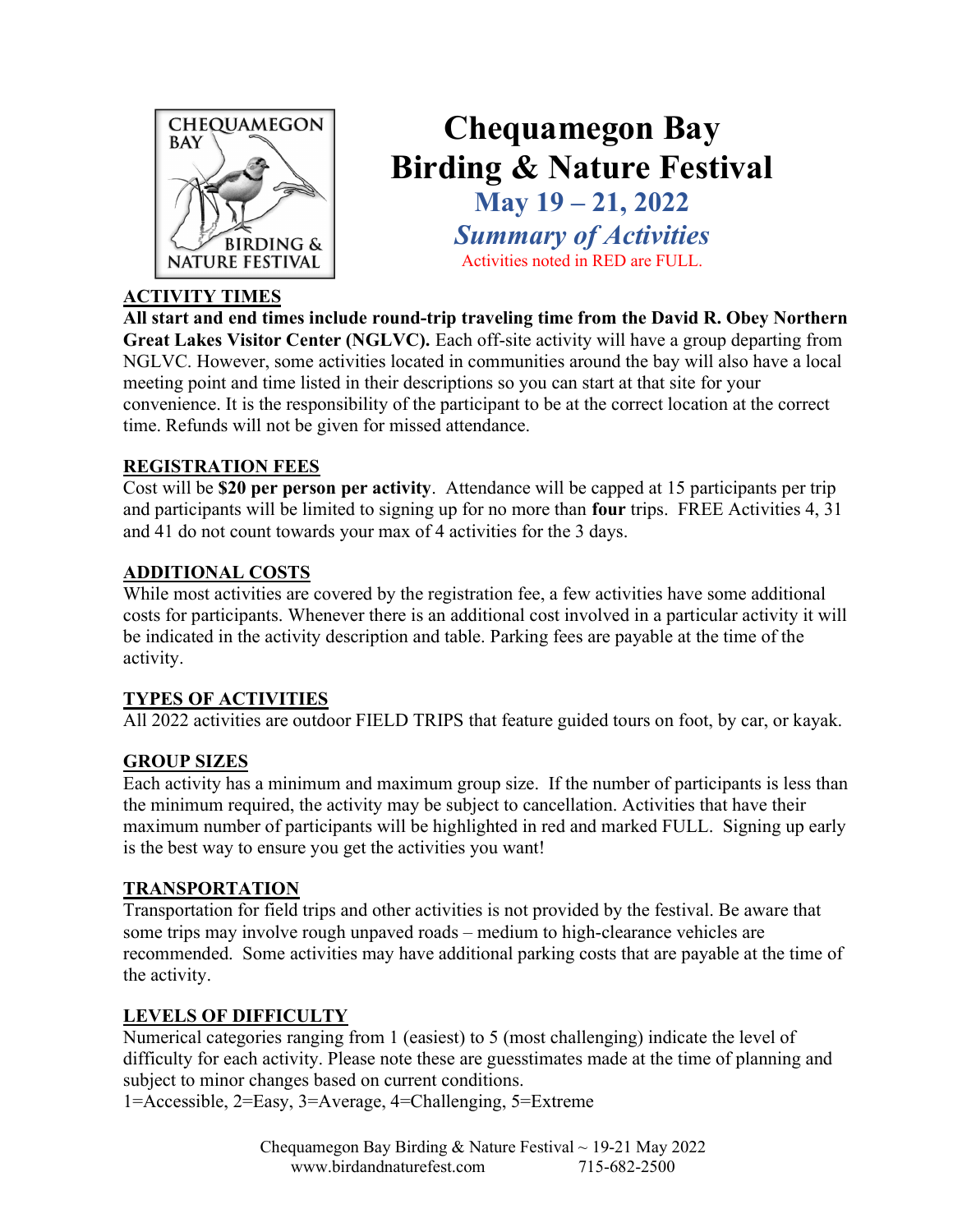# Thursday Morning

| Program<br># | <b>Activity Name</b>                             | <b>Start</b><br>Time | <b>End Time</b>    | <b>Difficulty</b> | Min /<br><b>Max</b> | Extra<br>Cost |
|--------------|--------------------------------------------------|----------------------|--------------------|-------------------|---------------------|---------------|
|              | <b>FULL Bibon Swamp Birding</b>                  | $6:30$ AM            | 11:00 AM           |                   | $5*15$              |               |
| 2            | <b>FULL Birding Copper Falls State Park</b>      | $6:30$ AM            | $11:30 \text{ AM}$ |                   | $5*15$              | Parking       |
| 3            | FULL Birds & Wildlife of the Moquah Pine Barrens | $6:30$ AM            | 11:30 AM           | 4                 | $5*15$              |               |
| 4            | A Bird in the Hand                               | 7:00 AM              | 11:00 AM           |                   | n/a                 | <b>FREE</b>   |
|              | <b>FULL Birding Along Pikes Creek</b>            | $7:00 \text{ AM}$    | 11:00 AM           |                   | $5*15$              |               |
| 6            | <b>FULL Birding by the Bay</b>                   | 7:00 AM              | 11:00 AM           |                   | $5*15$              |               |
|              | <b>Grassland Birding</b>                         | 7:00 AM              | 11:00 AM           |                   | $5*15$              |               |

# Thursday Afternoon

| Program<br># | <b>Activity Name</b>                                          | <b>Start</b><br>Time | <b>End Time</b>   | <b>Difficulty</b> | Min /<br>Max | Extra<br>Cost |
|--------------|---------------------------------------------------------------|----------------------|-------------------|-------------------|--------------|---------------|
| 8            | Exploring North Pikes Creek Wetlands                          | 12:30 PM             | 4:30 PM           | 4                 | $5*15$       |               |
| 9            | FULL Hiking the Jerry Jolly Trail                             | $12:30 \text{ PM}$   | $4:30$ PM         | 3                 | $5*15$       |               |
| 10           | FULL Spring Discovery Walk at the Lincoln Community<br>Forest | $12:30 \text{ PM}$   | $4:30 \text{ PM}$ | 3                 | $5*15$       |               |
| 11           | FULL Northwoods Nature Hike at Houghton Falls                 | $1:00$ PM            | $4:30$ PM         | 2                 | $5*15$       |               |
| 12           | Paddling Lower Chequamegon Bay                                | $1:00$ PM            | 4:30 PM           |                   | $5*15$       | <b>BYOC</b>   |
| 13           | Wildflower Walk - Spring Ephemerals                           | $1:00$ PM            | 4:30 PM           | 2                 | $5*15$       |               |

## Thursday Evening

| Program | <b>Activity Name</b>                | <b>Start</b><br>Time | <b>End Time Difficulty</b> | Min/<br><b>Max</b> | Extra<br>Cost |
|---------|-------------------------------------|----------------------|----------------------------|--------------------|---------------|
|         | FULL Owl Prowl & Other Night Sounds | $8:00 \text{ PM}$    | $10:30 \text{ PM}$         | 5*15               |               |

# Friday Morning

| Program<br># | <b>Activity Name</b>                              | <b>Start</b><br>Time | <b>End Time</b>    | <b>Difficulty</b> | Min /<br>Max | Extra<br>Cost |
|--------------|---------------------------------------------------|----------------------|--------------------|-------------------|--------------|---------------|
| 15           | FULL Birding by the Bay - Ashland                 | $6:30$ AM            | 11:00 AM           |                   | $5*15$       |               |
| 16           | <b>FULL Birding at Bark Bay</b>                   | $6:30$ AM            | 11:30 AM           |                   | $5*15$       |               |
| 17           | Sea Caves Nature Hike                             | 6:30 AM              | 11:30 AM           | 4                 | $5*15$       | Parking       |
| 18           | FULL Birding by the Bay - Washburn                | $7:00 \text{ AM}$    | 11:00 AM           | 2                 | $5*15$       |               |
| 19           | FULL Birding Whittlesey Creek National Wildlife   | 7:00 AM              | 11:00 AM           | 3                 | $5*15$       |               |
|              | Refuge                                            |                      |                    |                   |              |               |
| 20           | FULL Discovering Caroline Lake State Natural Area | $7:00 \text{ AM}$    | $11:30 \text{ AM}$ |                   | $5*15$       |               |

# Friday Afternoon

| Program<br># | <b>Activity Name</b>                        | <b>Start</b><br>Time | <b>End Time</b>   | <b>Difficulty</b> | Min /<br>Max | Extra<br>Cost |
|--------------|---------------------------------------------|----------------------|-------------------|-------------------|--------------|---------------|
| 21           | FULL Birding by the Bay - Washburn          | 12:30 PM             | $4:30 \text{ PM}$ |                   | $5*15$       |               |
| 22           | <b>FULL Paddling Bibon Swamp</b>            | 12:30 PM             | $4:30$ PM         |                   | $5*15$       | <b>BYOC</b>   |
| 23           | <b>FULL Nature Hike to Lost Creek Falls</b> | $12:30 \text{ PM}$   | $5:00 \text{ PM}$ | 4                 | $5*15$       |               |
| 24           | FULL Birding by the Bay - Ashland           | $1:00$ PM            | $4:30 \text{ PM}$ |                   | $5*15$       |               |
| 25           | Plants of Bogs & Barrens                    | $1:00$ PM            | $4:30$ PM         |                   | $5*15$       |               |
| 26           | Wildflower Walk - Spring Ephemerals         | $1:00$ PM            | $4:30 \text{ PM}$ |                   | $5*15$       |               |

Chequamegon Bay Birding & Nature Festival  $\sim$  19-21 May 2022 www.birdandnaturefest.com 715-682-2500